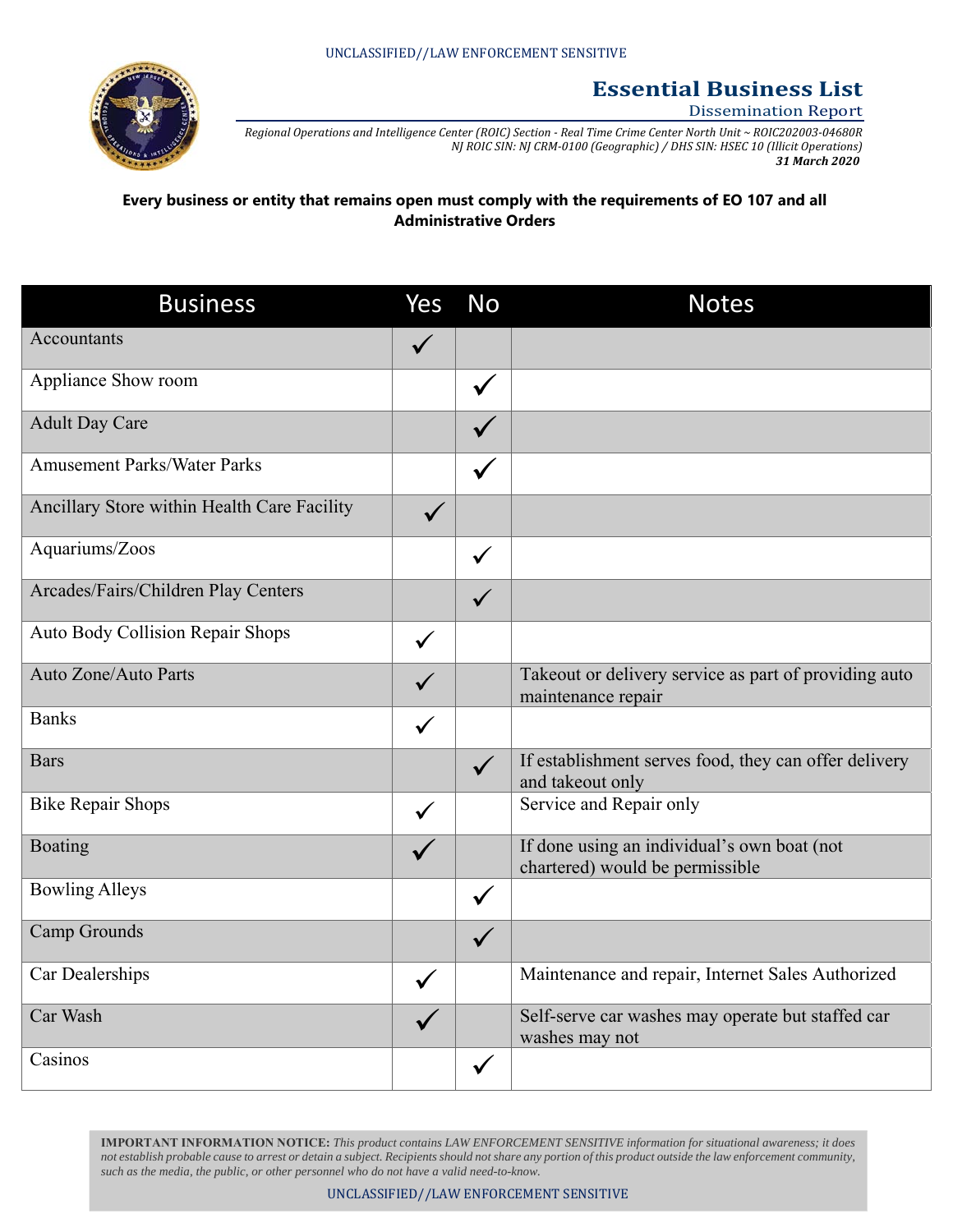| CBD Medical Marijuana Facilities                      |              |              |                                                                                                                                                                                                                                                                 |
|-------------------------------------------------------|--------------|--------------|-----------------------------------------------------------------------------------------------------------------------------------------------------------------------------------------------------------------------------------------------------------------|
| <b>Cell Phone Retailers</b>                           | $\checkmark$ |              |                                                                                                                                                                                                                                                                 |
| Check cashing stores                                  |              |              |                                                                                                                                                                                                                                                                 |
| Child Daycare                                         |              | $\checkmark$ | Only child care centers that serve children of<br>essential workers are allowed to remain open                                                                                                                                                                  |
| Cosmetology Shops/Salons                              |              | $\sqrt{}$    | Including all hair and nail salons                                                                                                                                                                                                                              |
| Day Spas                                              |              | $\checkmark$ |                                                                                                                                                                                                                                                                 |
| Drug/Rehab Centers                                    |              |              |                                                                                                                                                                                                                                                                 |
| Dry Cleaning                                          |              |              |                                                                                                                                                                                                                                                                 |
| <b>Elective Surgical Centers</b>                      |              | $\checkmark$ |                                                                                                                                                                                                                                                                 |
| <b>Farmers Markets</b>                                | $\checkmark$ |              |                                                                                                                                                                                                                                                                 |
| <b>Farming Equipment Stores</b>                       |              |              |                                                                                                                                                                                                                                                                 |
| Florists                                              | $\checkmark$ |              | Online Orders Only/Delivery/Pick-Up                                                                                                                                                                                                                             |
| Food Banks                                            |              |              |                                                                                                                                                                                                                                                                 |
| <b>Funeral Homes</b>                                  |              |              | With 10 people or fewer                                                                                                                                                                                                                                         |
| <b>Gas Stations</b>                                   |              |              |                                                                                                                                                                                                                                                                 |
| <b>Golf Courses</b>                                   |              | $\checkmark$ |                                                                                                                                                                                                                                                                 |
| Goodwill - retail                                     |              |              |                                                                                                                                                                                                                                                                 |
| Goodwill - donations                                  |              |              |                                                                                                                                                                                                                                                                 |
| <b>Grocery Stores</b>                                 |              |              | To include Target, Walmart, and other stores that<br>include groceries                                                                                                                                                                                          |
| <b>Gun Stores</b>                                     |              |              | Only for the purpose of completing the portions of a<br>sale or transfer that must be conducted in-person<br>under state and/or federal law and for the purpose of<br>product maintenance and repair services, and only by<br>appointment during limited hours. |
| Gym/Fitness Centers                                   |              | $\checkmark$ |                                                                                                                                                                                                                                                                 |
| Hardware/ Home Improvement Stores (Tile,<br>Plumbing) |              |              |                                                                                                                                                                                                                                                                 |

*PAGE 2 OF 4*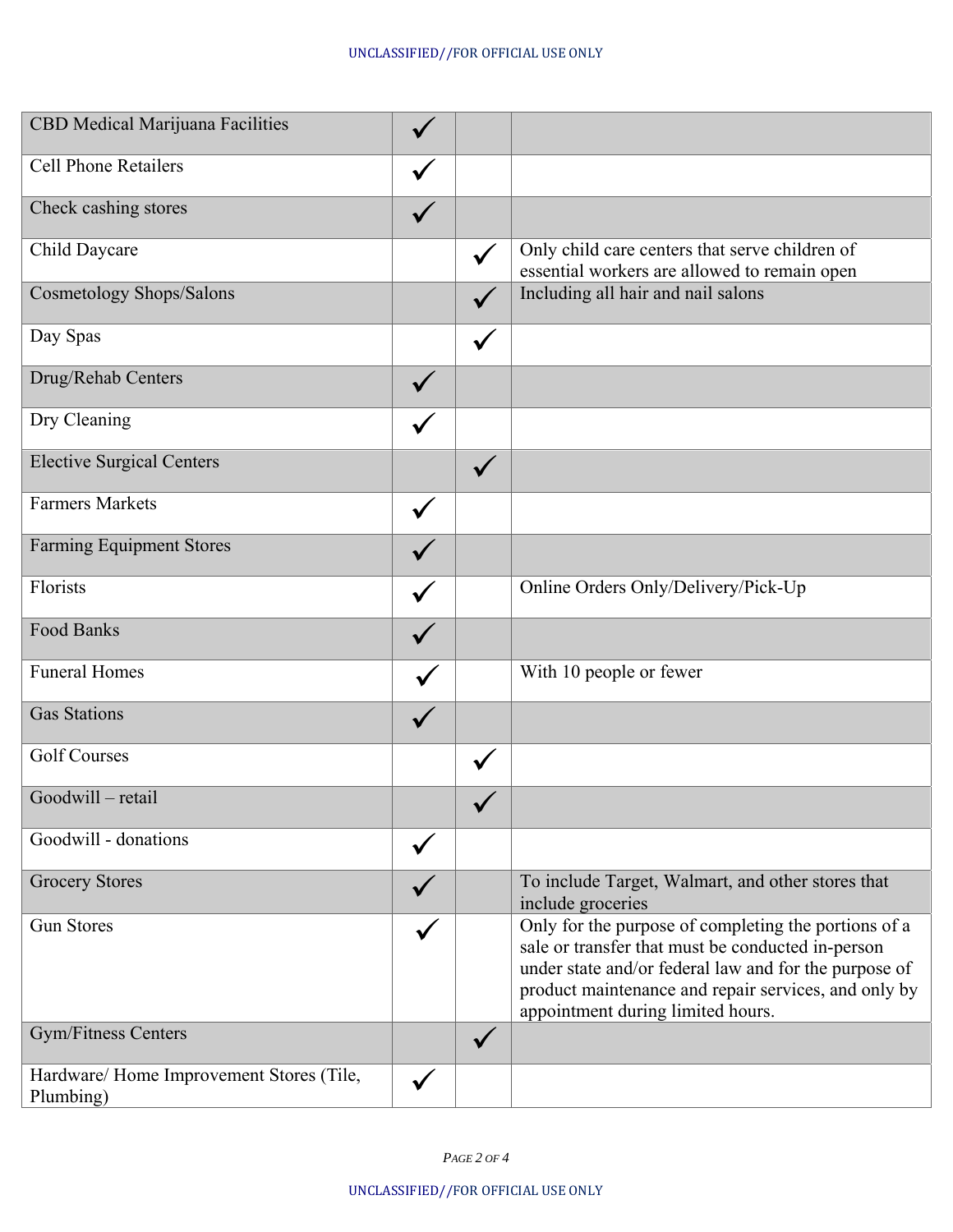| Health Facilities with Medical Necessary or<br>Therapeutic Services |              |              |                                                                                                                                                                                                                   |
|---------------------------------------------------------------------|--------------|--------------|-------------------------------------------------------------------------------------------------------------------------------------------------------------------------------------------------------------------|
| Ice Cream Stores/Vendors/Trucks                                     |              |              |                                                                                                                                                                                                                   |
| Indoor Portion of Retail Shopping Malls                             |              |              | Restaurants inside are allowed to remain open for<br>takeout or delivery, but only if have their own<br>external entrances open to the public, separate from<br>the general mall entrances (which must be closed) |
| Landscapers                                                         | $\checkmark$ |              |                                                                                                                                                                                                                   |
| Laundromat                                                          |              |              |                                                                                                                                                                                                                   |
| Law firms                                                           |              |              |                                                                                                                                                                                                                   |
| Libraries                                                           |              | $\checkmark$ |                                                                                                                                                                                                                   |
| Limousine/Taxi Services                                             | $\checkmark$ |              |                                                                                                                                                                                                                   |
| <b>Liquor Stores</b>                                                |              |              |                                                                                                                                                                                                                   |
| <b>Livestock Feed Stores</b>                                        | $\checkmark$ |              |                                                                                                                                                                                                                   |
| Mail and Delivery Stores                                            | $\checkmark$ |              |                                                                                                                                                                                                                   |
| Manufacturers                                                       | $\checkmark$ |              |                                                                                                                                                                                                                   |
| Marine Mechanics/Services                                           |              |              |                                                                                                                                                                                                                   |
| <b>Massage Parlors</b>                                              |              | $\checkmark$ |                                                                                                                                                                                                                   |
| <b>Medical Supply Stores</b>                                        |              |              |                                                                                                                                                                                                                   |
| Movie Theatres                                                      |              | v            |                                                                                                                                                                                                                   |
| Nightclubs                                                          |              | $\checkmark$ |                                                                                                                                                                                                                   |
| Nurseries/Garden Centers                                            | $\checkmark$ |              |                                                                                                                                                                                                                   |
| Nutrition Stores (ex. GNC)                                          |              |              |                                                                                                                                                                                                                   |
| Pawn Shops                                                          |              | $\checkmark$ |                                                                                                                                                                                                                   |
| Performing Arts Centers                                             |              | $\checkmark$ |                                                                                                                                                                                                                   |
| Pest Control                                                        | $\checkmark$ |              |                                                                                                                                                                                                                   |